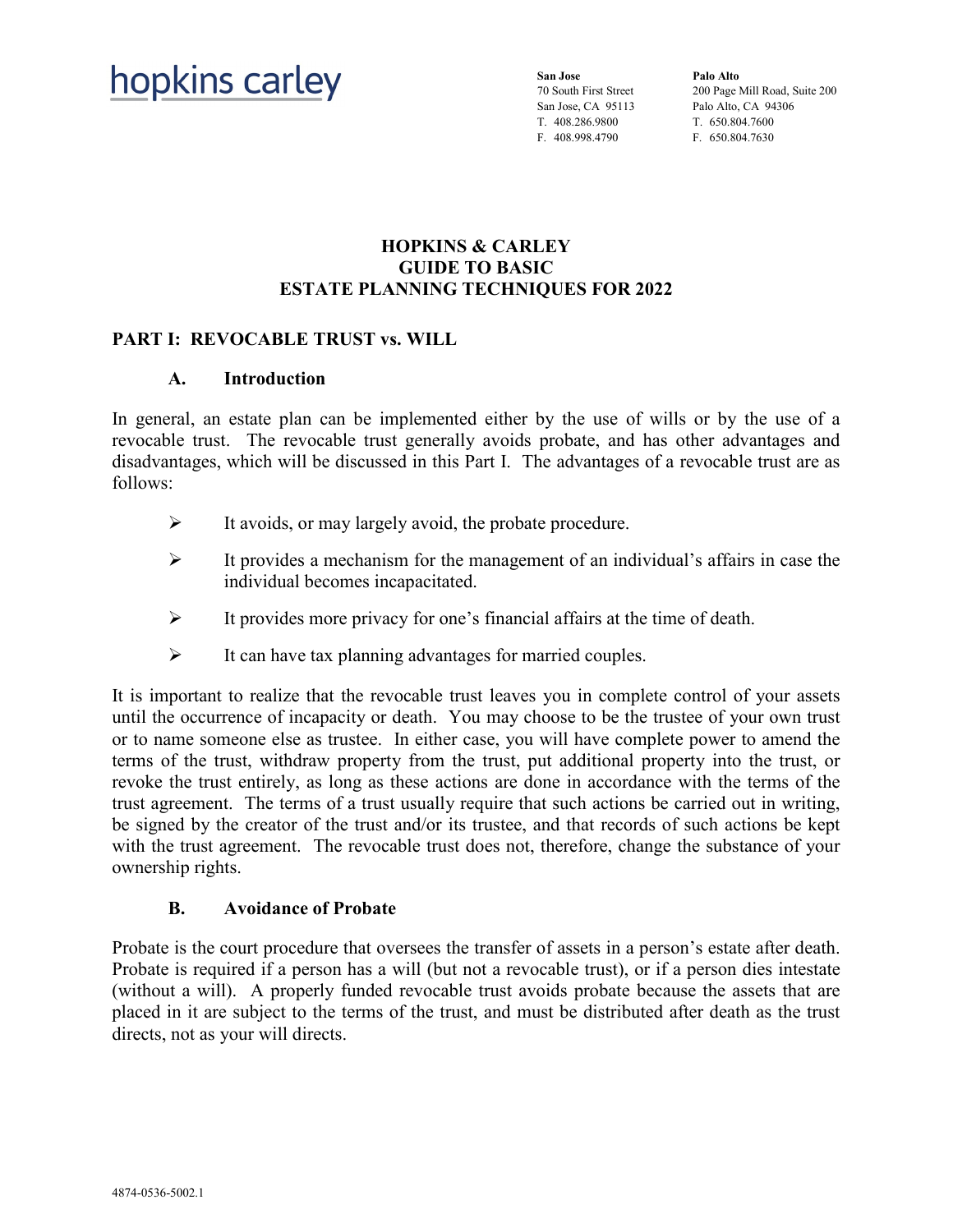## 1. Costs of Probate

The principal purpose of avoiding probate is to avoid the associated attorneys' fees and executor's fees. In California, attorneys' and executors' fees for ordinary probate proceedings are usually determined by a sliding scale based upon the gross value of the assets subject to probate, as follows:

| <b>Size of Estate</b>       | <b>Basic</b><br><b>Probate Fee</b> | <b>Additional Probate Fee</b>        |
|-----------------------------|------------------------------------|--------------------------------------|
| $$100,000 - $199,999$       | 4,000                              | $+3\%$ of amount above \$100,000     |
| \$200,000 - \$999,999       | 7,000                              | $+2\%$ of amount above \$200,000     |
| $$1,000,000 - $9,999,999$   | \$23,000                           | $+1\%$ of amount above \$1,000,000   |
| $$10,000,000 - $24,999,999$ | \$113,000                          | $+$ ½ % of amount above \$10,000,000 |
| \$25,000,000 and above      | \$188,000                          | $+$ Reasonable amount                |

These fees are set by California law, and both the attorney and the executor may collect them. If the executor is a family member, he or she may elect not to take the executor's fees. In that case, the comparison of costs between a trust and a will should not consider the fees of the successor trustee or executor. Since there are likely to be some attorneys' fees in connection with the administration of the revocable trust upon death, not all of the fees can be saved with the use of a revocable trust. However, one may expect that a substantial portion of the attorneys' fees will be avoided, particularly in the larger estates. Even in the smaller estates, titling your assets in a trust may save an estate thousands of dollars.

"Ordinary" probate fees do not include preparing and filing tax returns that may be required or recommended upon the decedent's death. Thus, accountants' or attorneys' fees for the preparation of returns for estate tax and fiduciary income taxes, for example, are additional to the probate fees discussed above. Since tax returns and tax planning will occur with either a trust or a will of the same size estate, the costs associated with the tax advisors is comparable.

## 2. Time to Administer Estate

The probate process in California has certain deadlines and timeframes to administer an estate, including a mandatory four-month window in which creditors may file claims. A typical probate takes a year or longer, depending on the backlog of the court. Since trust administration does not typically require court oversight, it can be completed faster than the probate process.

## 3. Multiple Probates

If a person owns real estate in several states, it may be especially advantageous to establish a revocable trust. Otherwise, separate probate procedures may be required in each state where real estate is located.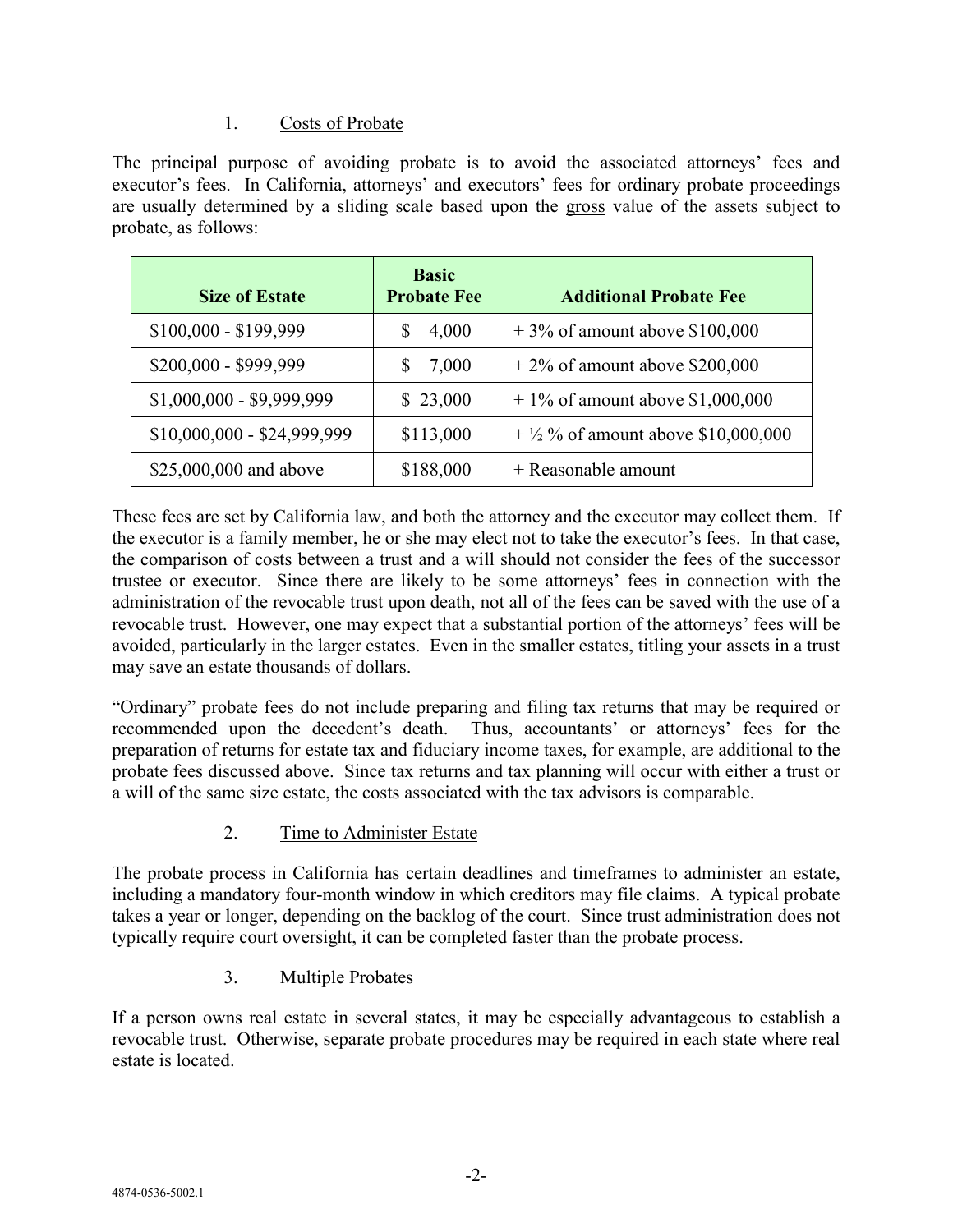## 4. Possible Advantages to Probate

Probate may have advantages in certain situations. The probate procedure provides court supervision, and may therefore provide greater assurance that property will reach the beneficiaries for whom it is intended. Furthermore, probate generally cuts off creditor's claims more quickly, since such claims must be made within four months after publication of the notice to creditors. If the decedent has large potential debts or lawsuits, it may be important to utilize a probate procedure to cut off any claims.

# **C. Provision For Incapacity**

In the trust instrument, the settlor (creator) of the revocable trust nominates a successor trustee, who will become the trustee if the initial trustee becomes incapacitated. Therefore, if you are the trustee of your own trust and become incapacitated, the trust provides an automatic mechanism for the individual named as successor trustee to step in and take over the management of your financial affairs, at least as to those assets which are titled in the revocable trust. In this way, the trust may avoid the necessity of a conservatorship over your affairs on your incapacity.

## **D. Accounting and Paperwork**

For the revocable trust to be effective, your assets must be transferred into it. The owner of your stocks, real property, and bank accounts will appear as, for example, "*John Smith, Trustee of the Smith Revocable Trust, UTA dated January 7, 2022*." When you first establish your trust, you should change the title to your property, and then you must be careful to maintain all of your significant assets in the proper trust titled form. If your assets are not held by your revocable trust at your death, a "pour-over" will puts the assets into the trust, but that step could require a court procedure. It is preferable for you to continually maintain your trust by holding title to your assets in the name of the trust.

## **E. Privacy**

At your death, your will must be "lodged" or filed in the county of your residence, even if there will not be any probate. If your will disposes of your assets, your bequests will be public record. Additionally, if your will is probated, your executor will have to prepare an inventory of your assets for the Court. This inventory will be open to the public for inspection.

If you have a revocable trust, and the title of assets is in the trust, your assets and bequests will be private. No outsider will be entitled to know the contents of your estate, or the identities of the beneficiaries. Since the trust remains private, if your trust is properly funded, your bequests normally will not be open to public inspection. Your beneficiaries and other heirs, however, would likely be entitled to view the trust and its terms.

## **F. Conclusion**

For most people, it is preferable to execute a trust rather than simply a will. Although preparing a revocable trust may be more expensive than preparing a will upfront, the long-term costs to a person's family will be substantially smaller with a trust. The additional advantages of shortened time of administration and increased privacy greatly outweigh any inconvenience with transferring the title of your property into the trust. The type of the trust and the manner of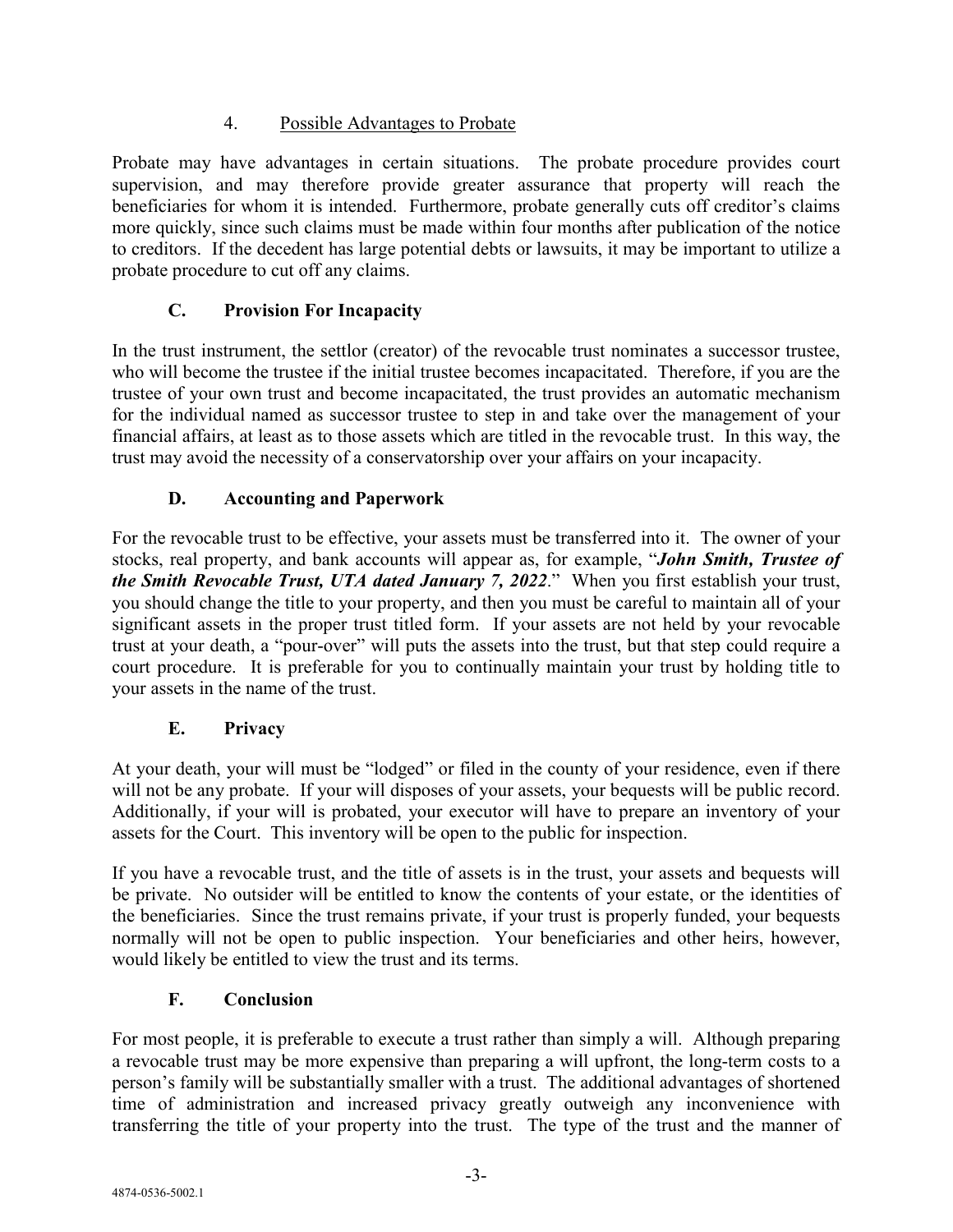transferring your property to your loved ones upon your death will be discussed in the next part of this memorandum.

## **PART II: BASIC PLANNING ALTERNATIVES**

#### **A. Introduction**

In addition to the advantages of privacy and probate-avoidance, there are often estate tax advantages to implementing a trust. The estate tax has been a part of the federal tax structure (off and on) for over one hundred years. The rest of this discussion will be based on rules that are currently in the Internal Revenue Code and are effective as of January [1](#page-3-0), 2022.<sup>1</sup>

## **B. Estate Planning Terms:**

## 1. Unified Credit

The unified credit allows each individual to transfer a certain amount of assets (including gifts made during lifetime and transfers at death) exempt from "transfer tax". It does not matter to whom the assets are transferred or what type of assets are transferred. The lifetime exemption amount for both gift and estate purposes is \$1[2](#page-3-1),060,000, effective January 1, 2022.<sup>2[3](#page-3-2)</sup> Gifts made by an individual during his/her lifetime (other than those described in sections 2 and 3 below) are combined with the individual's estate at death to determine whether the  $$12,060,000^{23}$  limit has been exceeded. The tax rate on gifts or the estate above the exemption amount is 40%.

## 2. Marital Deduction

The marital deduction allows a person to transfer an unlimited amount of assets to his or her spouse, without tax. Consequently, it is easy to avoid tax completely when a husband or wife dies, if everything is left to the surviving spouse. However, the marital deduction is not available if the surviving spouse is not a United States citizen. In that case, special planning must be done in order to avoid or minimize the estate tax due on the death of the first spouse. One of the permutations of the A/B/C Trust (discussed below) involves the situation of a non-citizen spouse.

## 3. Annual \$16,000 Exclusion & Gifts to Charity

In addition to the lifetime gift exemption amount, annual gifts of up to \$16,000 per year can be given to an unlimited number of persons free of gift tax. Those gifts will not use up any part of the giver's lifetime exemption amount, currently  $$12,060,000.<sup>23</sup>$  Additionally, gifts made directly to an educational institution or health care provider (including an insurance company) on behalf of another do not count against the \$16,000 annual exclusion or against the lifetime

<span id="page-3-0"></span><sup>&</sup>lt;sup>1</sup> The gift and estate tax exemptions and rates that were in effect prior to 2022 are not addressed in this paper.

<span id="page-3-1"></span><sup>&</sup>lt;sup>2</sup> Pursuant to "The Tax Cuts and Jobs Act of 2017" which was signed into law on December 22, 2017. On January 1, 2026, the lifetime transfer tax exemption amounts are scheduled to revert back to their prior amount (\$5,000,000, adjusted for inflation).

<span id="page-3-2"></span><sup>&</sup>lt;sup>3</sup> This amount will be indexed for inflation in future years.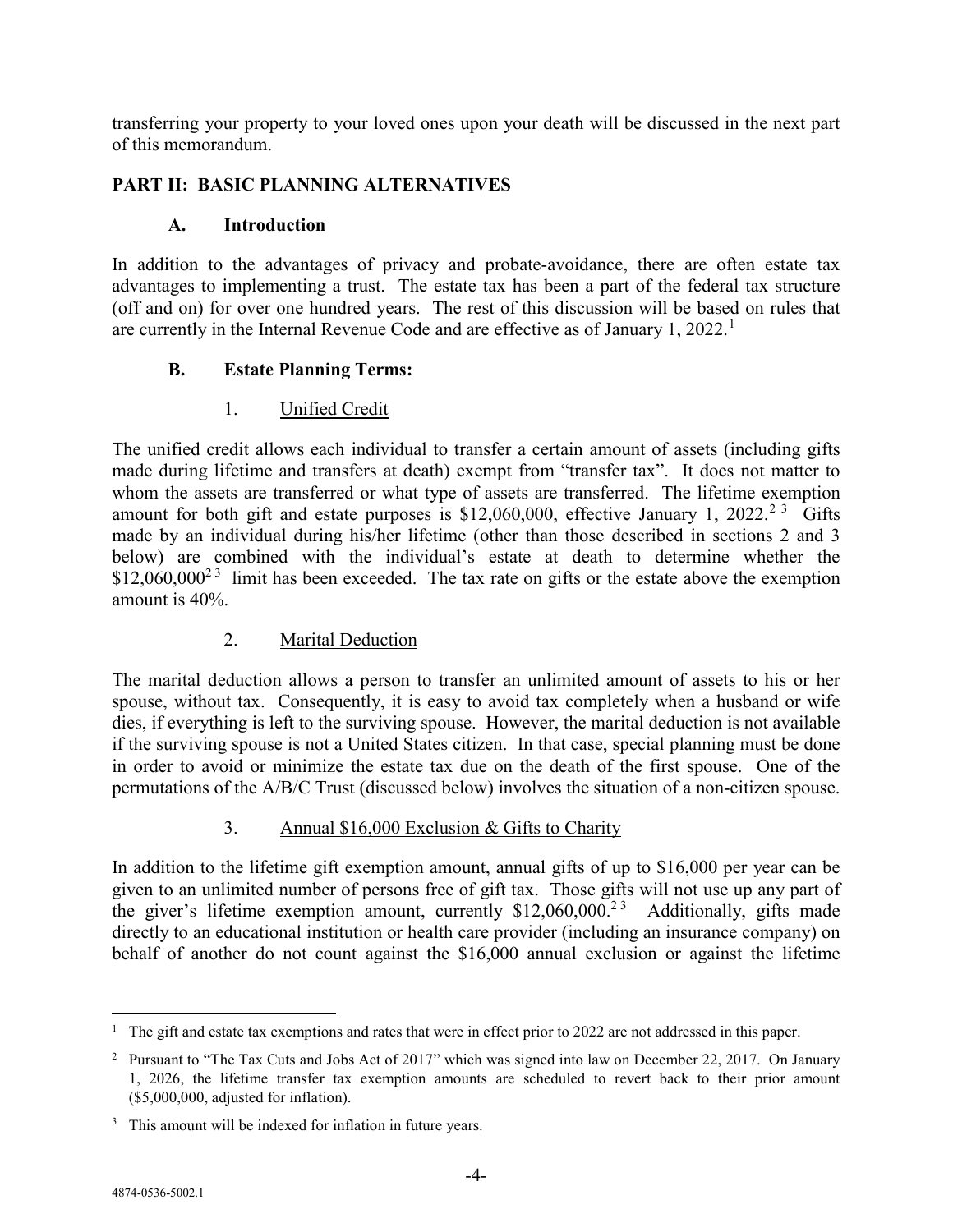exemption amount. Transfers to charity (by gift during life or by transfer at death) generally are not taxed. Gifts to trusts that benefit both charity and individuals may qualify for reduced taxes.

## **C. Married Couple Alternatives**

Married couples with substantial community property have three basic options for planning their estates. If one or both of the spouses own substantial separate property, they should speak with their attorney to discuss other factors and alternatives.

Selection of one of the three options requires a thorough review of family goals, an analysis of the family's wealth, and a balancing of tax savings and management continuity.

It should be kept in mind that all community property, including the proceeds of community property life insurance policies, is treated as belonging one-half to each spouse. Consequently, the taxable estate of first spouse to die includes only one-half of all such property. In all three of these options, the entire trust is revocable until the death of the first spouse to die. At that time, one or more of the sub-trusts may become irrevocable, but at least part of the trust will be revocable and amendable by the survivor.

## 1. "All to the Survivor's Trust"

Under this option all property of the first spouse to die (the "Deceased Spouse") is funded to the Survivor's Trust, which remains fully revocable by the survivor. Provided the Surviving Spouse is a U.S. Citizen, no estate tax is due on the death of the Deceased Spouse because of the unlimited marital deduction. However, the entire estate is then subject to estate tax upon the death of the Surviving Spouse, using the value of assets at that date. This plan could result in a higher overall estate tax burden on the family after both spouses are deceased. Congress has passed new laws that may reduce the estate tax burden. If the Surviving Spouse timely files an estate tax return with the Internal Revenue Service upon the Deceased Spouse's death, the Surviving Spouse would be eligible for "portability." This election would give the Surviving Spouse the ability to use his or her own estate tax exemption, plus the Deceased Spouse's unused exemption (subject to certain restrictions and conditions). "Portability" may only be elected by filing an estate tax return, IRS Form 706, with the Internal Revenue Service, and claiming the amount eligible for "portability" on that return. The Surviving Spouse's exemption, under this scenario, could be as high as \$2[4](#page-4-0),120,000 in 2022.<sup>4</sup>

If "portability" is not elected by the Surviving Spouse, the Deceased Spouse could have transferred up to  $$12,060,000^{23}$  of his or her estate to anyone without any estate tax due. If the Deceased Spouse gives all of his or her property to the Surviving Spouse, then the Deceased Spouse's estate qualifies for the unlimited marital deduction, so there is no taxable estate at the time. If the exemption amount is not claimed on the death of the Deceased Spouse and "portability" is not elected, then the Deceased Spouse's exemption is lost.

# *See Chart on Next Page*

<span id="page-4-0"></span><sup>&</sup>lt;sup>4</sup> \$12,060,000 per spouse  $x = 2 = 24,120,000$  (assuming both deaths occurring in 2022); but see footnote 2 regarding reversion of exemption amount in 2026.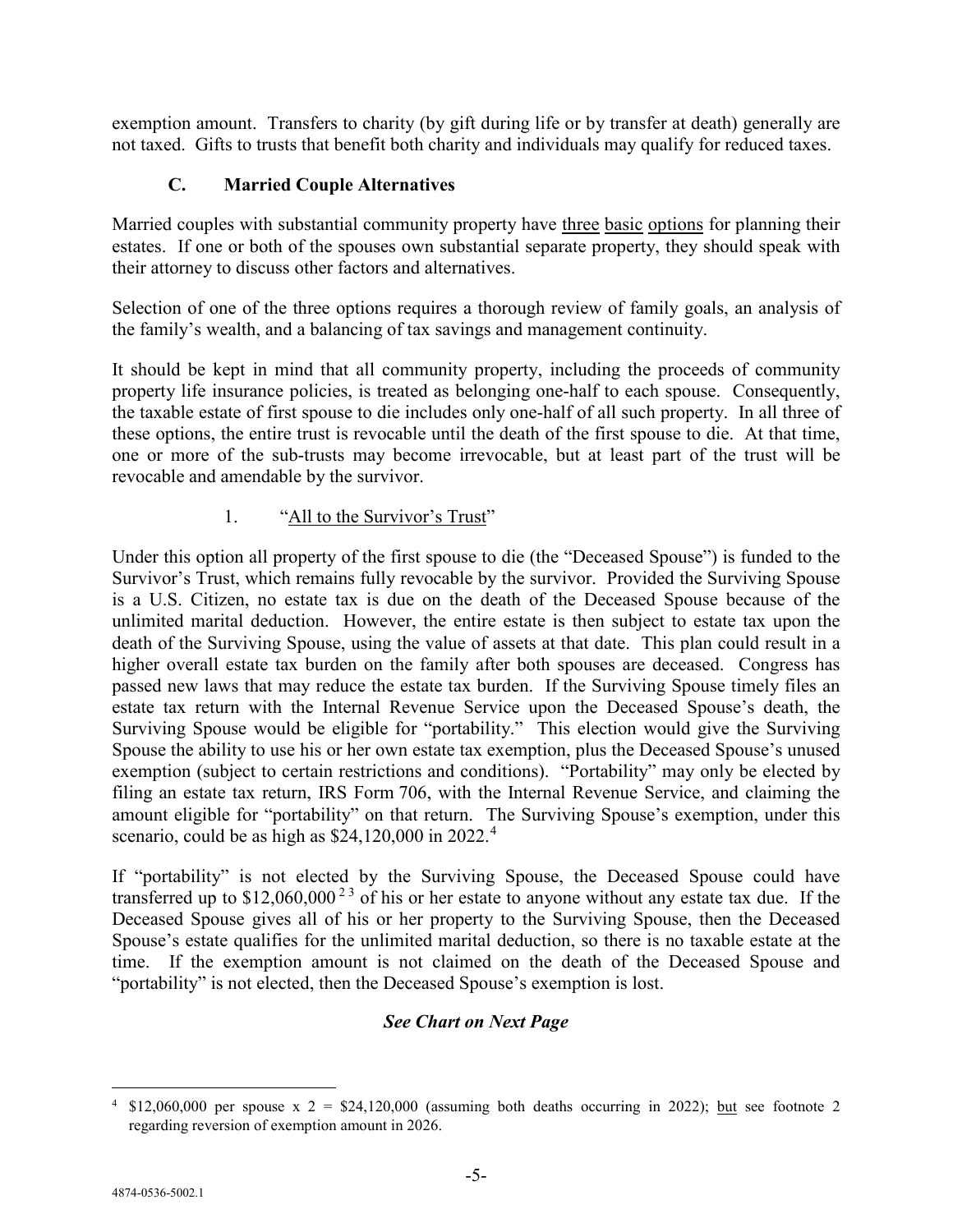

## 2. "The A/B Trust" or "The A/Marital Trust"

In simplified terms, under this option, upon the death of the Deceased Spouse an amount equal to the Deceased Spouse's exemption amount is left to the "Bypass Trust," and the remaining property is given outright to the Surviving Spouse. Generally, the Bypass Trust distributes its income to the Surviving Spouse, and gives the Surviving Spouse a limited right to invade principal for health, education, support, or maintenance. Often, the Surviving Spouse has a limited power to direct the remainder interest (what's left after the death of the Surviving Spouse) among the couple's descendants, and/or charity.

Using a traditional A/B Trust, no estate tax is due on the death of either the Deceased Spouse or the Surviving Spouse for the property allocated to the Bypass Trust. Therefore, all appreciation in the asset values in the Bypass Trust escape estate tax in the Surviving Spouse's estate. Assets left outright to the Surviving Spouse (or to the "Survivor's Trust") will be subject to estate tax on the death of the Surviving Spouse, but the Surviving Spouse's exemption amount will still be available to the Surviving Spouse's estate at his or her death, as illustrated below.

Due to recent changes to the estate tax laws, the Surviving Spouse could elect to include the assets of the Bypass Trust in his or her estate, and thereafter elect "portability." The advantage would be to give the Surviving Spouse's estate a step up in basis for assets in the Bypass Trust at

<span id="page-5-0"></span> <sup>5</sup> Assumes that the Surviving Spouse's death occurs in 2022 and that the Surviving Spouse did not make a Portability Election following the Deceased Spouse's death.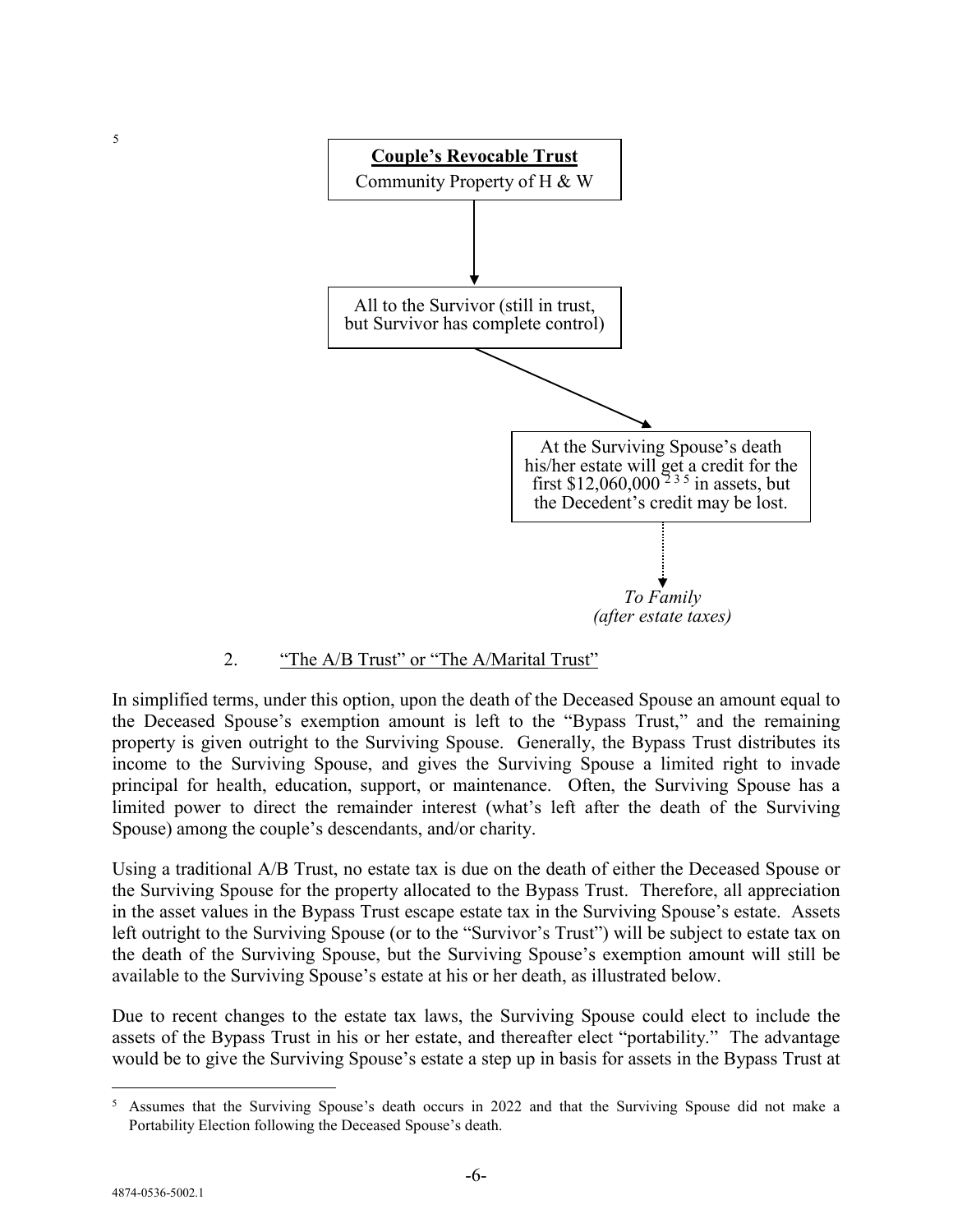the survivor's death. However, there are also risks for this strategy. If the assets of the Bypass Trust and/or Survivor's Trust increase in value over the exemption, increased estate taxes may be due. In addition, future changes to laws could affect this benefit, such as Congress lowering the exemption from estate taxes.



The A/B Trust does not give the Surviving Spouse complete control over the assets that once belonged to the Deceased Spouse and are put into the Bypass Trust, to the extent possible under the "All to the Survivor's Trust" option. Although the Surviving Spouse (as the Trustee of the Trust) may have the discretion to choose investments and the power to make some changes to the remainder beneficiaries, the Surviving Spouse will still have fiduciary duties and be required to account for his or her actions over the Bypass Trust. If the couple is concerned about this control and is not sure that they will be impacted by the estate tax, the couple may want to leave the decision of whether to use the first or second option to the Surviving Spouse. This trust with dual provisions is known as a "Disclaimer Power of Appointment Trust". The Surviving Spouse can disclaim all or any portion of the Deceased Spouse's assets, but generally only disclaims the amount that would be protected by the exemption amount. A qualified disclaimer by the Surviving Spouse must be made within nine (9) months of the death of the Deceased Spouse, in order to achieve the full advantages of the A/B Trust.

Regardless of whether the couple selects the A/B Trust or the disclaimer alternative, the Surviving Spouse may choose to make a disclaimer of more than the exemption amount in order to pay estate taxes at the death of the Deceased Spouse, rather than wait until the death of the Surviving Spouse. Your attorney may advise the Surviving Spouse to consider making such a disclaimer if your property is rapidly appreciating, and would be taxed at a much higher value upon the death of the Surviving Spouse.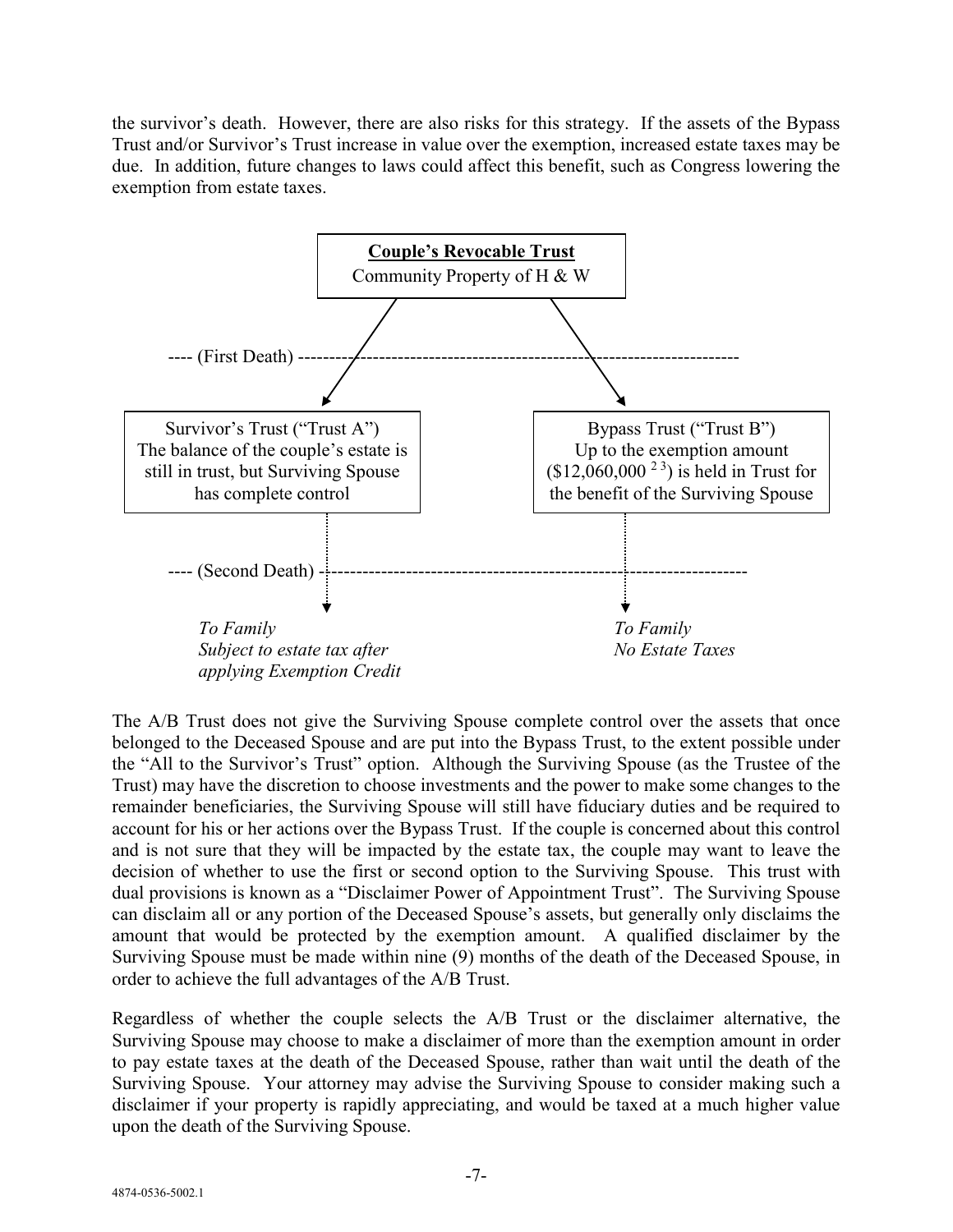If the Surviving Spouse elects to disclaim a portion of the Deceased Spouse's property, the Surviving Spouse may not control the remainder beneficiary of that portion.

If the Deceased Spouse's estate is less than the exemption amount, so that the Bypass Trust is funded with less than \$12,060,000<sup>23</sup>, the Surviving Spouse may elect "portability" over any portion of the Deceased Spouse's exemption that is unused at the Deceased Spouse's death.

#### 3. "The A/B/C Trust"

Under this option, at the death of the Deceased Spouse, three trusts may result. As with the A/B Trust, the Bypass Trust consists of the available exemption amount. Since the Bypass Trust consists of the Deceased Spouse's available credit, no estate tax will have to be paid on this amount (either on the death of the Deceased or Surviving Spouse). As discussed in the section above, it may be possible to make an election ("QTIP Election") and thereafter elect "portability" for assets in the Bypass Trust.

The balance of the Deceased Spouse's property, over and above the exemption amount, is allocated to the "Marital Trust" (technically known as the "qualified terminable interest property" trust ("QTIP" Trust)). If the Surviving Spouse makes an election for this trust, the Marital Trust will qualify for the marital deduction so that estate taxes on this property will be deferred until the death of the Surviving Spouse. If the Surviving Spouse is not a U.S. Citizen, there are additional requirements to avoid the estate tax at the death of the Deceased Spouse, which you should discuss with your attorney. The trust for the benefit of a non-citizen spouse is known as a qualified domestic trust ("QDOT").

The A/B/C Trust does not provide for more estate tax savings than the A/B Trust. Its primary advantage is that it gives the Deceased Spouse control over the ultimate recipients of his or her share of the total estate, rather than just control over the amount in the Bypass Trust or no control if all assets are left outright to the Surviving Spouse.

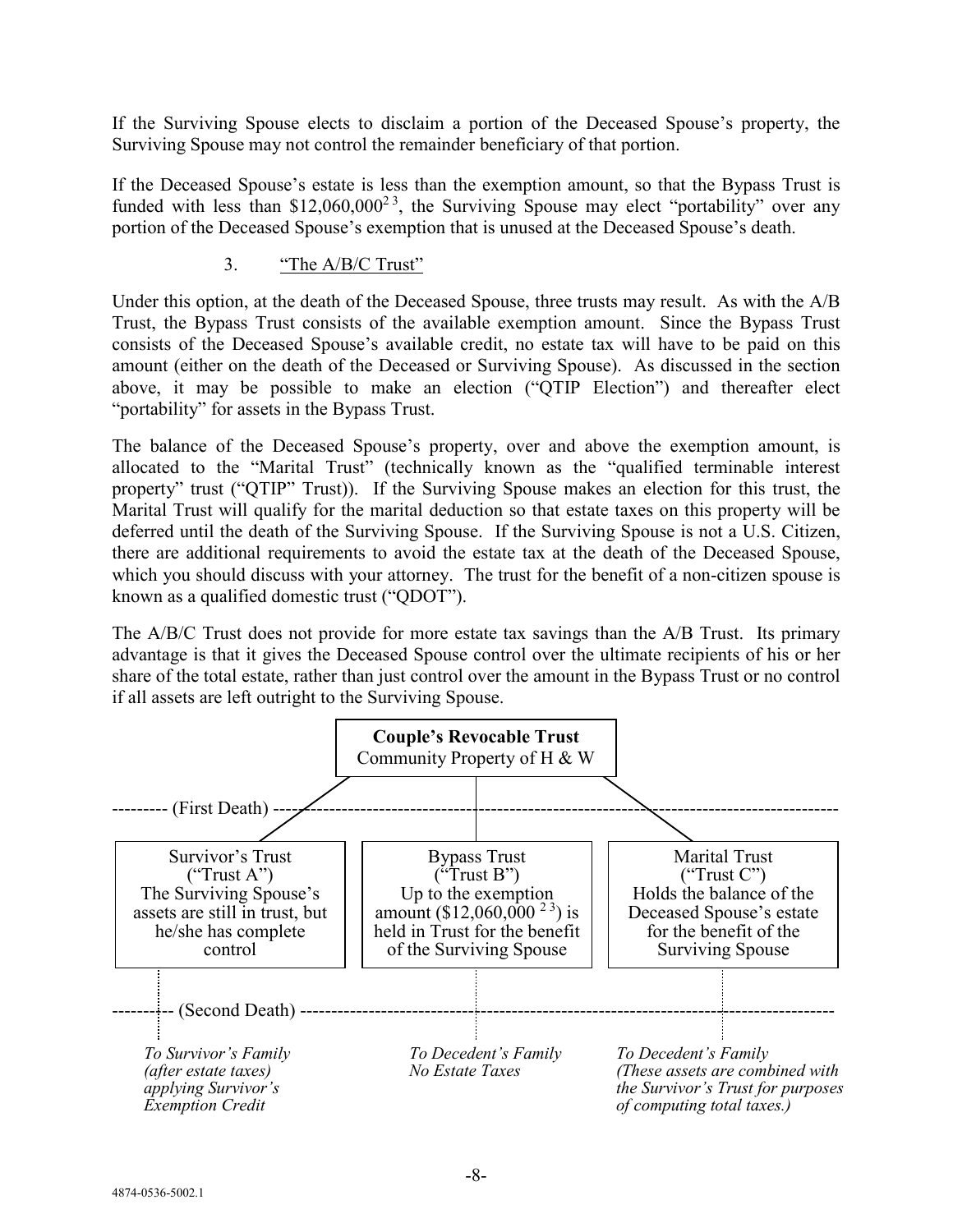## **D. Distribution to Beneficiaries**

Once the appropriate form of trust is selected, the settlor(s) must decide whether the ultimate beneficiaries will receive their inheritance outright or in trust. A trust may be beneficial if a beneficiary is too young or immature to handle the funds. A responsible trustee will manage the trust until the beneficiary reaches a certain age or milestone (e.g., graduation from college).

A trust may also be appropriate if the Settlors want the funds to benefit many generations in succession or to benefit a group of people (e.g. grandchildren) so that they all have the same financial opportunities (e.g. college tuition).

A trust may also protect the assets from the beneficiary's creditors or from loss on the dissolution of the beneficiary's marriage.

# **E. Additional Possibilities**

For many couples, one of the three options discussed above will be fully responsive to the family's needs and goals. However, these options certainly are not the only estate planning alternatives available to a family. For example, for families where there is substantial life insurance, the irrevocable life insurance trust provides cash for payment of the estate tax liability which is usually due upon the death of the Surviving Spouse, without a potential 40% reduction of the value of the life insurance due to estate tax on the insurance. In addition, charitable gift planning can be combined with family distributions and protection. In some cases, the charitable gifts may result in elimination of most estate tax while still passing assets to family after a time delay. Further, income tax issues must be dealt with in the structuring of the overall estate plan. It is very important to speak to your attorney about your specific family goals.

# **PART III: OTHER ESTATE PLANNING DOCUMENTS**

# **A. Durable Power of Attorney**

A Durable Power of Attorney is a written document which one person (the principal) signs to empower another person (the attorney-in-fact) to act on behalf of the principal. This document is very useful if the principal is often away or would like assistance in the management of his or her financial affairs. If the principal does not want the attorney-in-fact to have the power while the principal is able to act, the Durable Power of Attorney can provide that the agent's power "springs" into action upon the incapacity of the principal (called a "Springing Durable Power of Attorney"). If not every asset is held in the trust when the principal becomes incapacitated, the attorney-in-fact can transfer the assets into the trust.

# **B. Advance Health Care Directive and HIPAA Release**

Like the Durable Power of Attorney, an Advance Health Care Directive is used so that one person can make decisions for another. Pursuant to this document, the agent may make medical decisions for the principal if the principal is unable to communicate his or her health care wishes. The agent can make all decisions about the health care of the principal, subject only to limitations specified in the document by the principal and some other restrictions by law. For example, an Advance Health Care Directive does not give the agent the power to commit the principal to a mental health facility or to authorize sterilization. It may give the agent some post